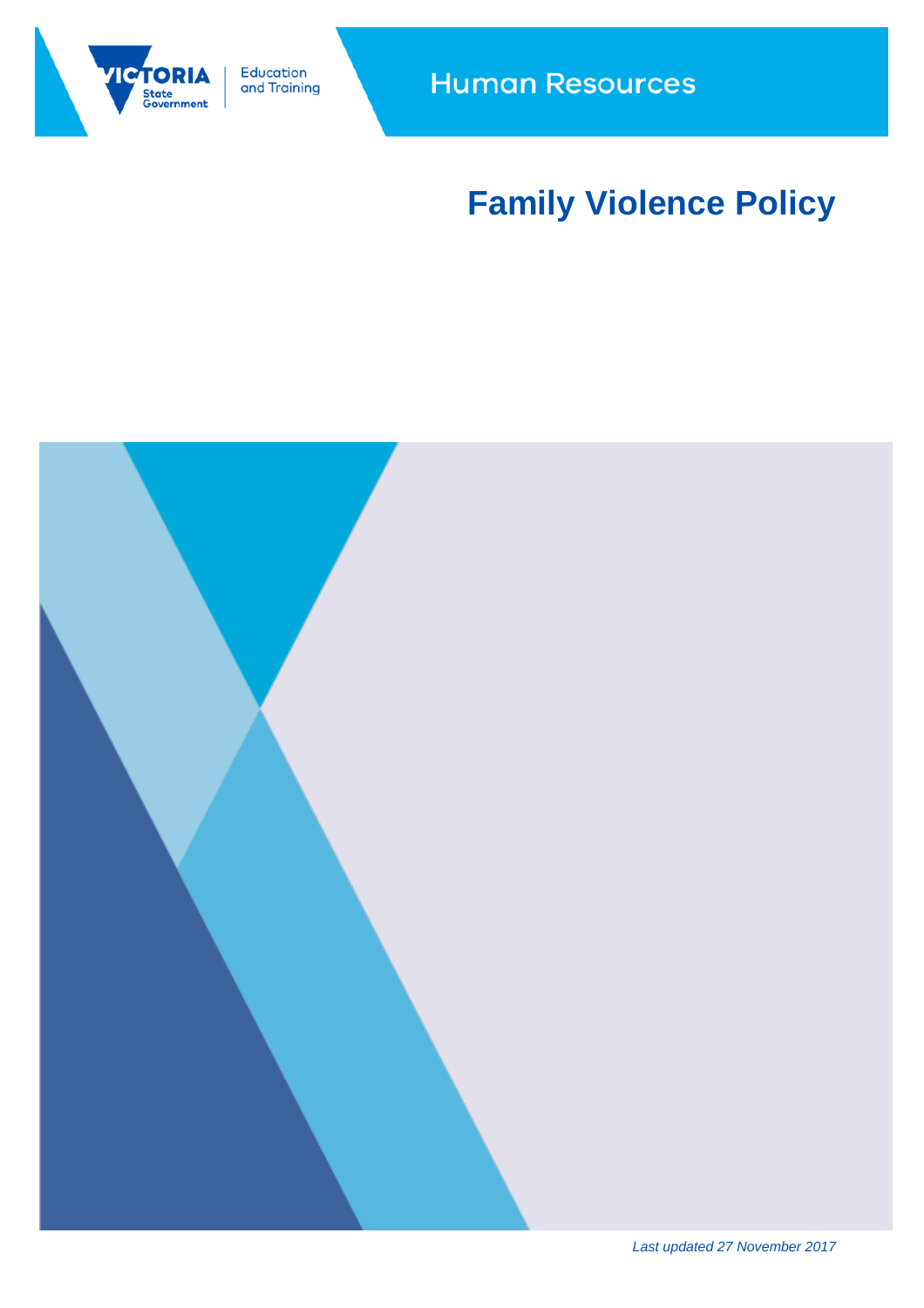# **CONTENTS**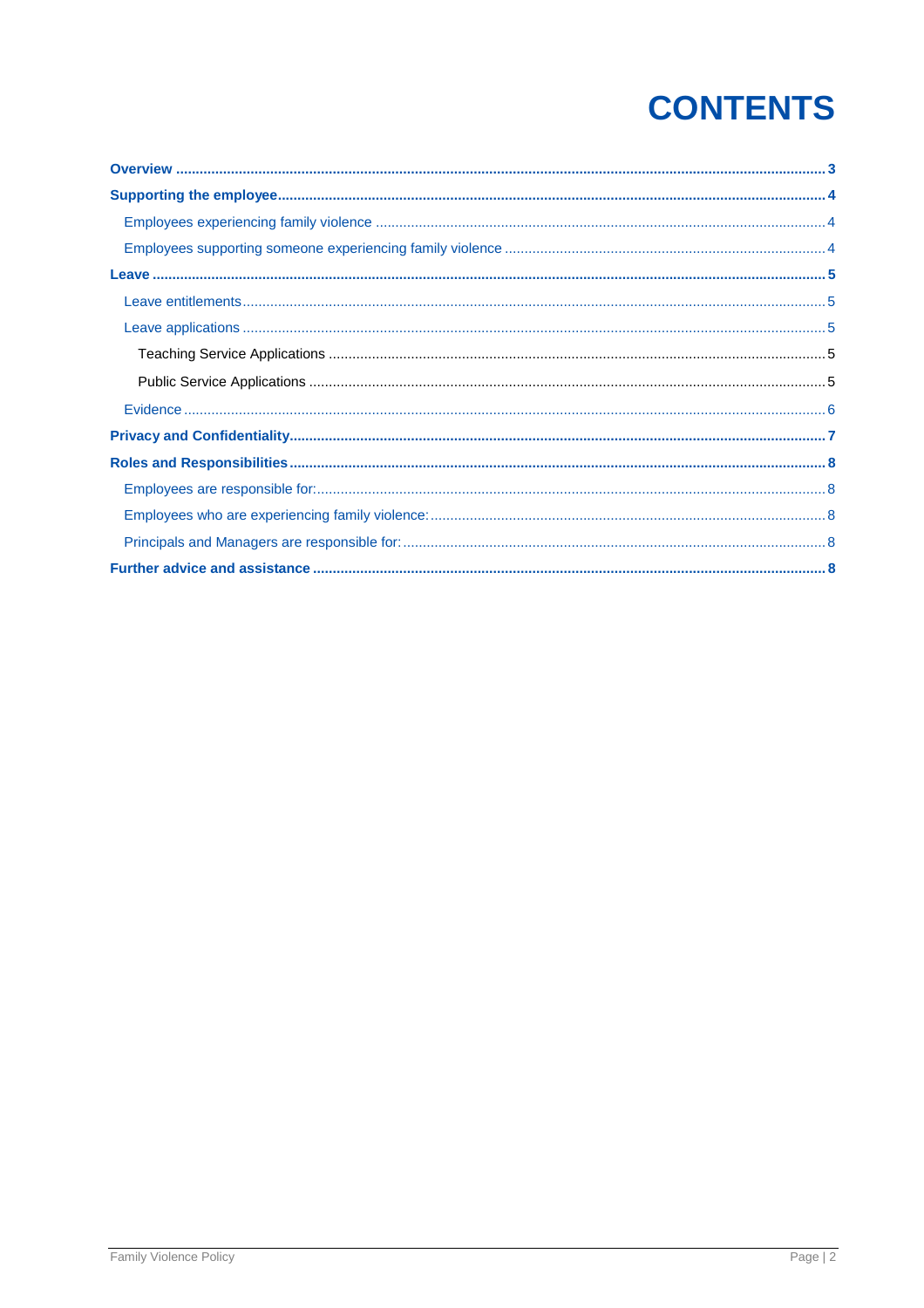### **Overview**

Workplace environments that are safe, inclusive of women, and receptive to the burden and hardship of family violence are critical to reinforcing the social norms of respect, non-violence and equity.

The Victorian Government is committed to creating a culture that supports respectful relationships, practices positive attitudes and behaviours and promotes a culture of non-violence in all workplaces, including the Victorian public sector. The Government is also committed to supporting all public sector employers to develop and maintain workplaces that are supportive of victims of family violence.

The Department of Education and Training has a role in, and responsibility for, responding to family violence. This policy sets out the support that is available both for employees who experience family violence and for employees who may be supporting a person experiencing family violence, and has been developed based on the family violence leave provisions in the *Victorian Government Schools Agreement 2017*, the *Victorian Public Service Enterprise Agreement 2016* and the *Nurses (Department of Education and Training) Agreement 2016*.

Victoria's *Family Violence Protection Act 2008* defines family violence as behaviours towards a family member, including physical, sexual, financial, verbal, emotional and psychological abuse and behaviour that is threatening or coercive. It also includes any of these behaviours where a child may "hear or witness, or otherwise be exposed to, the effects of these behaviours.

Consequently, family violence may occur between intimate partners or ex partners, including those in same sex relationships, between siblings, by adolescent or adult children and their parent(s), or between extended family members, or by people in a family-like relationship such as a person providing ongoing support or caring activities.

A central element of family violence is behavior aimed at power and control through fear. Family violence takes a number of forms, including physical and sexual violence, threats and intimidation, psychological, emotional and social abuse and economic deprivation.

This policy is aimed at ensuring an employee experiencing violence or abuse in their family life is supported and to allow them to be absent from the workplace to attend counselling appointments, legal proceedings and other activities related to, and as a consequence of, family violence.

Supporting employees experiencing family violence through promoting a culture free from all forms of violence demonstrates the Department's commitment to the value of Human Rights and assists in retaining valued employees.

The policy also recognises the need for principals and managers to be sensitive to an employee experiencing family violence and considerate of the impact this may be having on their work, including actual or potential attendance and/or performance issues. No adverse action will be taken in relation to an employee where their attendance or performance at work suffers as a result of that employee experiencing family violence.

The Department is committed to the privacy of employees, however recognises that in certain circumstances there are legal obligations to report acts or threats of family violence to external bodies. Further information can be found in the Privacy and Confidentiality section of this policy.

The Department encourages employees who wish to discuss, formally or informally, any issues related to family violence with their principal/manager, workplace contact officer, union delegate or the Department's Employee Assistance Program (EAP). Details of these contacts can be found on HRWeb.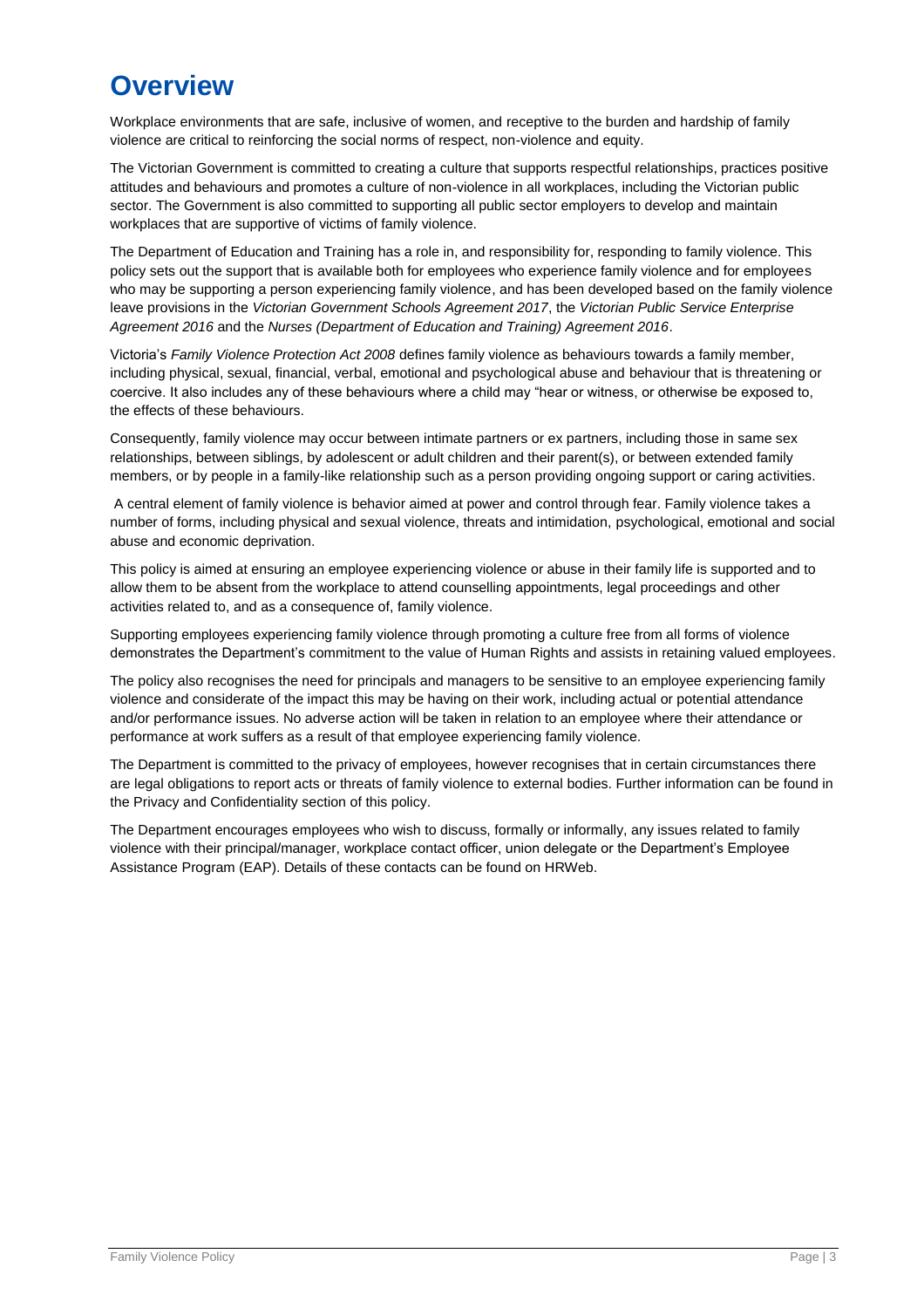## **Supporting the employee**

#### **EMPLOYEES EXPERIENCING FAMILY VIOLENCE**

While not limited to the options below, the types of support available to an employee experiencing family violence include:

- access to the EAP
- temporary or ongoing changes to their span or pattern of hours of work
- temporary or ongoing job redesign or changes to duties
- **•** temporary or ongoing relocation of their workplace
- access to secure car parking
- a change to their telephone number or email address to avoid harassing contact
- paid leave up to 20 days within any 12-month period
- other appropriate safety measures determined necessary
- any other appropriate measure including those available under existing provisions for family friendly flexible work arrangements.

Arrangements that are put in place to support an employee should be reviewed regularly by the affected employee and their principal/manager to ensure they are meeting the needs of the employee at that time. Any agreement to alter the working arrangements to support an employee must be recorded in a *Workplace Support Plan* (a template is available on HRWeb). These records must be kept securely by the principal or responsible manager.

An employee experiencing family violence may raise this as an issue with one of the people within the Department listed below:

- their principal/manager (or a more senior manager)
- their union delegate
- a Department workplace contact officer
- a People Services consultant.

There are individuals in the Department specially trained to understand and respond to family violence, including the workplace contact officers and some People Services consultants. The names and contact details of the Department's workplace contact officers is available on HRWeb.

The role of the Department's workplace contact officers is to assist the employee to understand and access the support available through the Department in relation to their working arrangements. Contact Officers do not provide professional family violence support or counselling; however they can assist the employee to access specialist services.

The Department recognises that the experience of family violence may affect an employee's attendance or performance at work. If an employee is experiencing family violence which they believe is affecting their work performance, they are encouraged to discuss this with their principal/manager so their circumstances can be taken into account. No adverse action will be taken in relation to an employee where their attendance or performance at work suffers as a result of that employee experiencing family violence.

Confidentiality is a key element to supporting an employee experiencing family violence. For information on privacy in relation to family violence, see the Privacy and Confidentiality section below.

Should an employee have any concerns about their safety, or the safety of others in the workplace, the employee is encouraged to talk to their principal/manager or contact as listed above regarding their safety concerns, and to work with their principal/manager or other contact person to make any necessary adjustments to ensure their own safety and that of their colleagues.

#### **EMPLOYEES SUPPORTING SOMEONE EXPERIENCING FAMILY VIOLENCE**

An employee who is supporting a person experiencing family violence may access their personal/carer's leave entitlement for this purpose. Their principal/manager may require suitable evidence to verify that the employee is providing care and support to someone affected by family violence.

While not limited to the options below, types of support provided could include:

- Referral to the EAP
- Carer's leave to accompany the person experiencing family violence to court, hospital or to care for children
- Changes to span of hours or pattern of hours and/or shift patterns
- Other forms of leave approved in accordance with the applicable policy.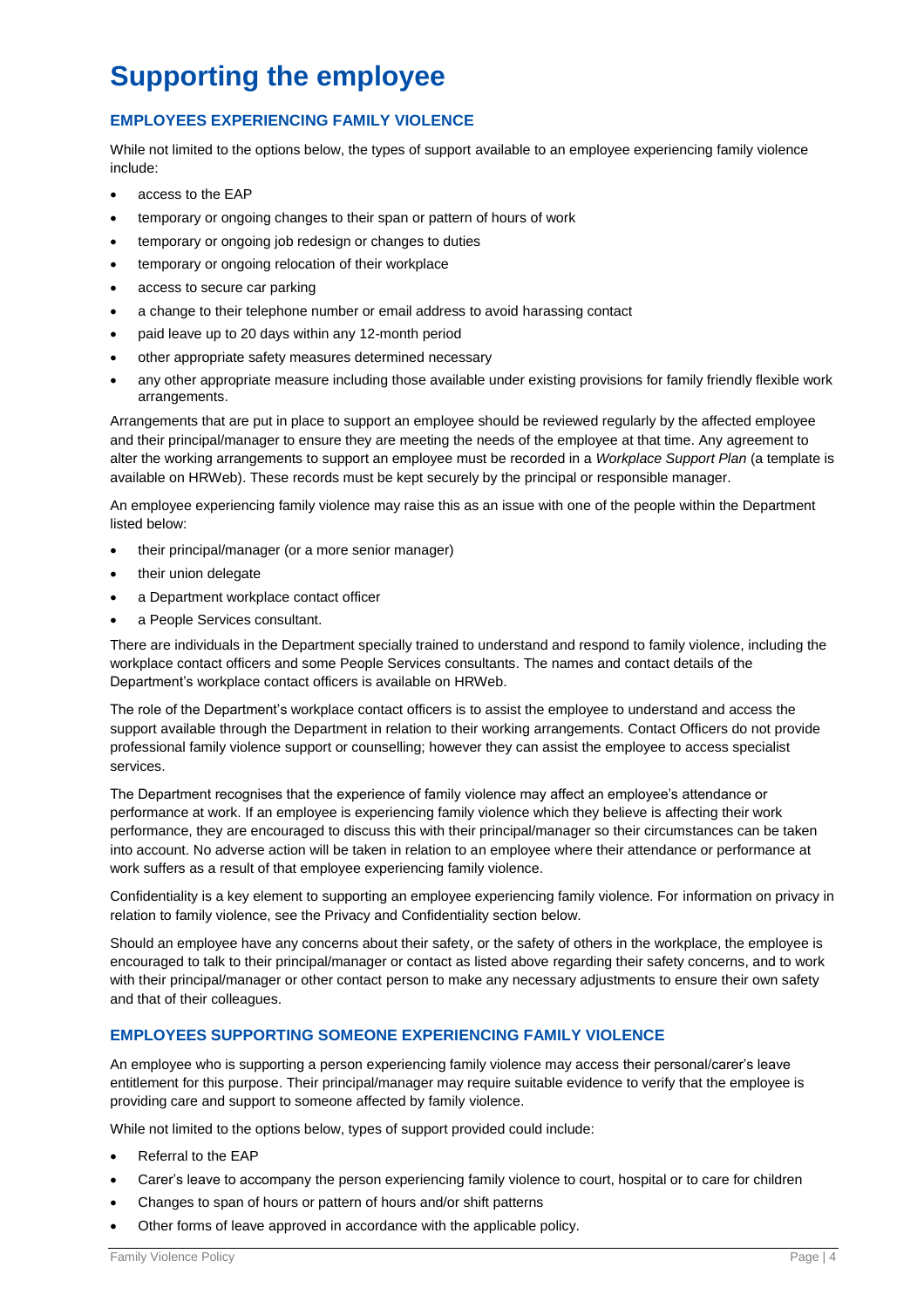### **Leave**

#### **LEAVE ENTITLEMENTS**

The Department provides up to 20 days' paid leave within a 12-month period for employees affected by family violence, additional to any other paid leave entitlements of the employee. This leave is not cumulative, however if the leave is exhausted and the employee continues to be affected by family violence, consideration will be given to providing additional leave.

While not limited to the circumstances below, paid leave would generally be approved to:

- support an employee's health and wellbeing that may be adversely affected as a result of family violence
- enable attendance at medical appointments related to an incident of family violence
- enable attendance at appointments for professional support services the employee is accessing
- enable attendance at court hearings or other attendances necessary due to the family violence
- provide time for relocation activities related to family violence.

Employees experiencing family violence may also apply for other leave, both paid and unpaid, such as annual leave, additional paid leave (education support class), personal leave, long service leave or leave without pay, for family violence purposes. Applications for other forms of leave should be made in accordance with the relevant policy.

Casual employees are entitled to access leave without pay for family violence purposes.

It is intended that the entitlement to family violence leave is for employees who experience family violence, and not for employees who may be perpetrating family violence.

If the employee is uncomfortable speaking to their principal/manager about their reasons for applying for leave, advice and assistance can be sought from People Services or workplace contact officers.

#### **LEAVE APPLICATIONS**

Applications for family violence leave made because an employee is experiencing family violence must be treated with understanding, sensitivity and confidentiality. Leave may be taken as consecutive or single days or as a fraction of a day and can be taken without prior approval.

Provision of any relevant information held by an employee can assist the Department in providing the most appropriate support available. Where possible, the intention to take leave should be included in the *Workplace*  **Support Plan developed with an employee.** 

Where the employee cannot provide prior notice of the leave they must advise their principal/manager or a more senior manager as soon as practicable and submit their leave application immediately on return to duty, together with the required documentation supporting the absence.

#### **Teaching Service Applications**

The following applies in relation to applications for family violence leave from Teaching Service employees.

- Where possible the employee should discuss their leave intentions with the principal or more senior manager (e.g. Regional Director)
- Following discussion with either the principal or more senior manager, the employee should complete and submit the family violence leave application to their principal or more senior manager, who must ensure the application is submitted to the Manager, Schools People Services for approval, as principals do not have the delegation to approve family violence leave
- Relevant documentation to support the leave application must be provided
- If for any reason the employee is uncomfortable speaking to their principal or a more senior manager about their reasons for applying for leave, they may send their application directly to the Manager, Schools People Services. In this case it may be necessary for the Manager, Schools People Services to contact the principal regarding the leave.
- The family violence leave application form is available on HRWeb

#### **Public Service Applications**

The following applies in relation to applications for family violence leave from Public Service employees.

- The employee should discuss their leave intentions with their manager or a more senior manager
- Following discussion with either the manager or more senior manager, the employee should complete and submit the family violence leave application to their Executive Director/Regional Director or higher delegate (e.g. Assistant Deputy Secretary or Deputy Secretary). Delegates below Executive Director level do not have the delegation to approve family violence leave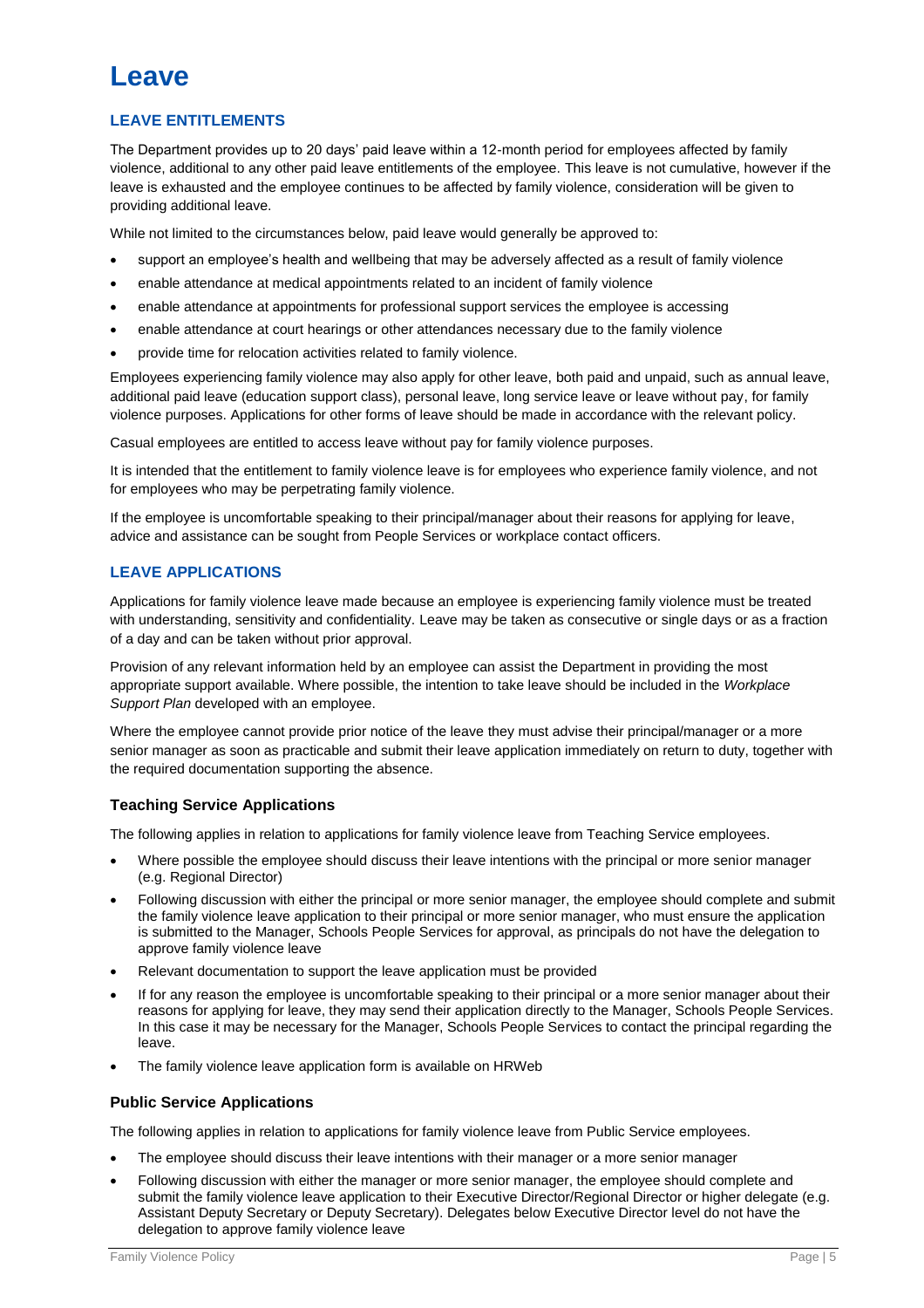- Applications for family violence leave must be approved by an Executive Director/Regional Director or a higher level delegate. The approver of the application is responsible for progressing the family violence leave application to the Manager, Corporate People Services
- The Manager, Corporate People Services is responsible for reviewing and processing all public service family violence leave requests
- Relevant documentation to support the leave application must be provided
- It may be necessary for the Manager, Corporate People Services or the leave approver to contact the employee's manager regarding the leave
- The family violence leave application form is available on HRWeb

#### **EVIDENCE**

Where an employee is disclosing experience of family violence and is seeking to take leave the employee will be required to provide suitable evidence. This may take the form of a statutory declaration or a document indicating the employee is experiencing family violence, issued by one of the following:

- Victoria Police or another police service
- a Court
- a general practitioner, nurse, a district nurse or other registered health practitioner
- a Family Violence Support Service
- a maternal and child health nurse
- a lawyer.

Evidence must be provided for each family violence leave application.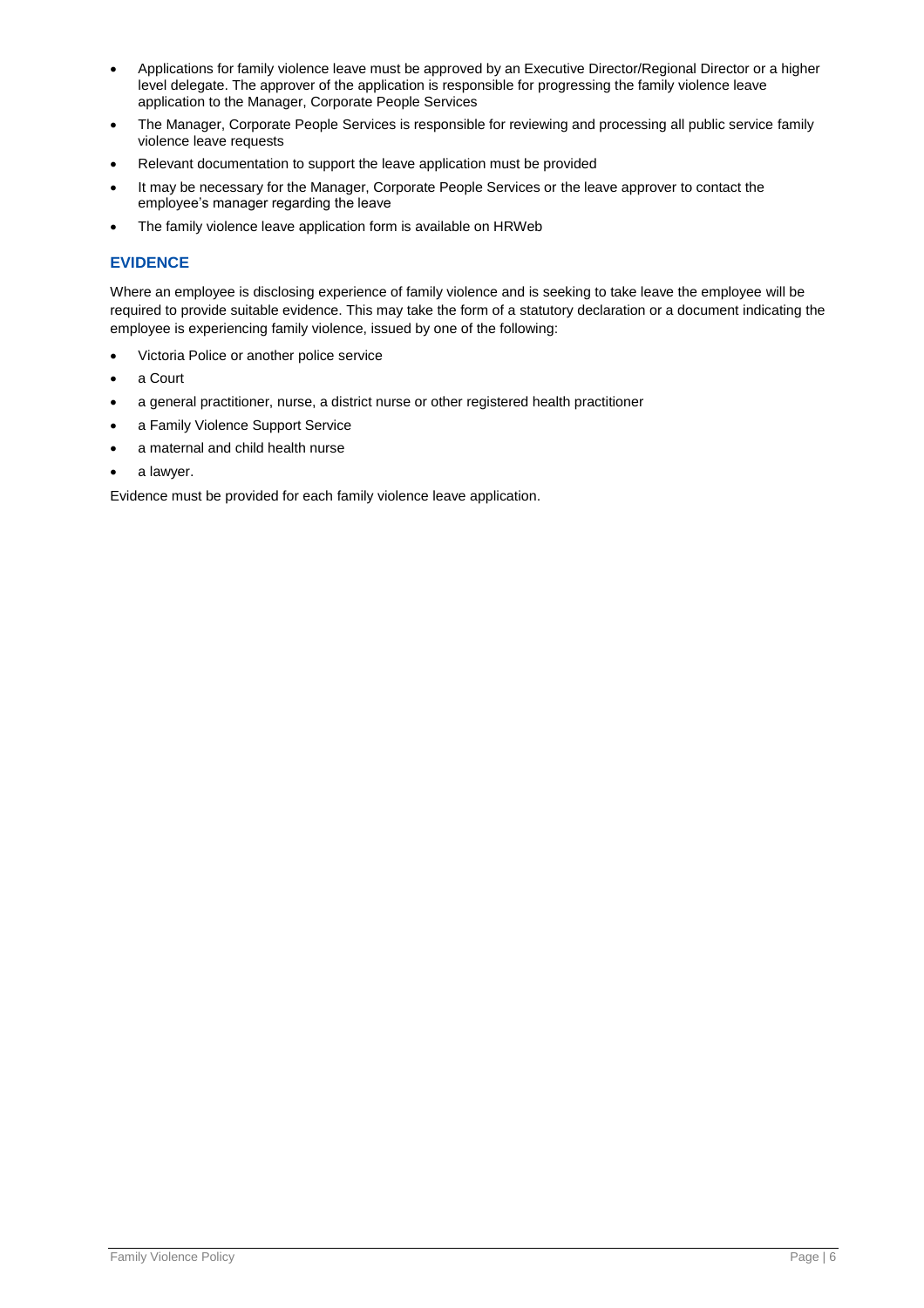# **Privacy and Confidentiality**

The Department recognises the sensitivity of family violence situations, and as such, promotes the need for the highest degree of confidentiality to be exercised when supporting employees. The Department notes that respecting confidentiality may be critical to the safety of the employee and/or their family.

No information will be kept on an employee's personnel file without their express written permission. Where permission is given, any documentation will be put in a sealed envelope marked 'Confidential – access limited to principal/manager only' and placed in the employee's personnel file.

All information relating to family violence matters provided to the Department will be treated in accordance with the *Privacy and Data Protection Act 2014* (Vic), the *Family Violence Protection Act 2008* and the *Health Records Act 2001* (Vic). Such information is to be securely stored and used only for the purposes for which it was collected, except as otherwise required or permitted by law.

If an employee has any concerns or questions about the way their information has been collected, used, disclosed or secured further information is available at: [Department Privacy Policy,](http://www.education.vic.gov.au/Pages/privacypolicy.aspx) or can be sought from the Department's privacy officer.

An employee who discloses they are experiencing family violence will be assured their information will be kept strictly confidential and only used for the purpose of providing support to the employee, except as required or permitted by law, for example:

- the *[Occupational Health and Safety Act 2004](http://www.austlii.edu.au/au/legis/vic/consol_act/ohasa2004273/)* (Vic)(OHS Act) requires the employer to notify WorkSafe immediately of serious workplace incidents;
- where a criminal act has occurred or is threatened to occur, the police must be notified.

In ensuring the necessary family violence or other related leave can be approved, or supports put in place, liaison with the employee's principal/manager will generally be necessary. When an employee raises a family violence matter, they should be assured of confidentiality and be properly informed of necessary contact with a principal/manager (or more senior manager).

Employees involved in a matter raised under this policy are required to respect the privacy of personal information and the sensitivity of the matters raised. Disclosure of personal information should be limited so that only employees directly involved are informed, and then only on a 'need-to-know' basis.

Employees can request that their colleagues are not made aware of their family violence issues. However, there may be circumstances where others in the workplace may need to be aware of the situation, for example if unwelcome telephone calls are occurring or there is a risk to the safety of the affected employee or any other employees. In these instances, disclosure of the circumstances should be kept to a minimum and should be on a 'need-to-know' basis for the purpose of maintaining safety in the workplace and supporting the employee.